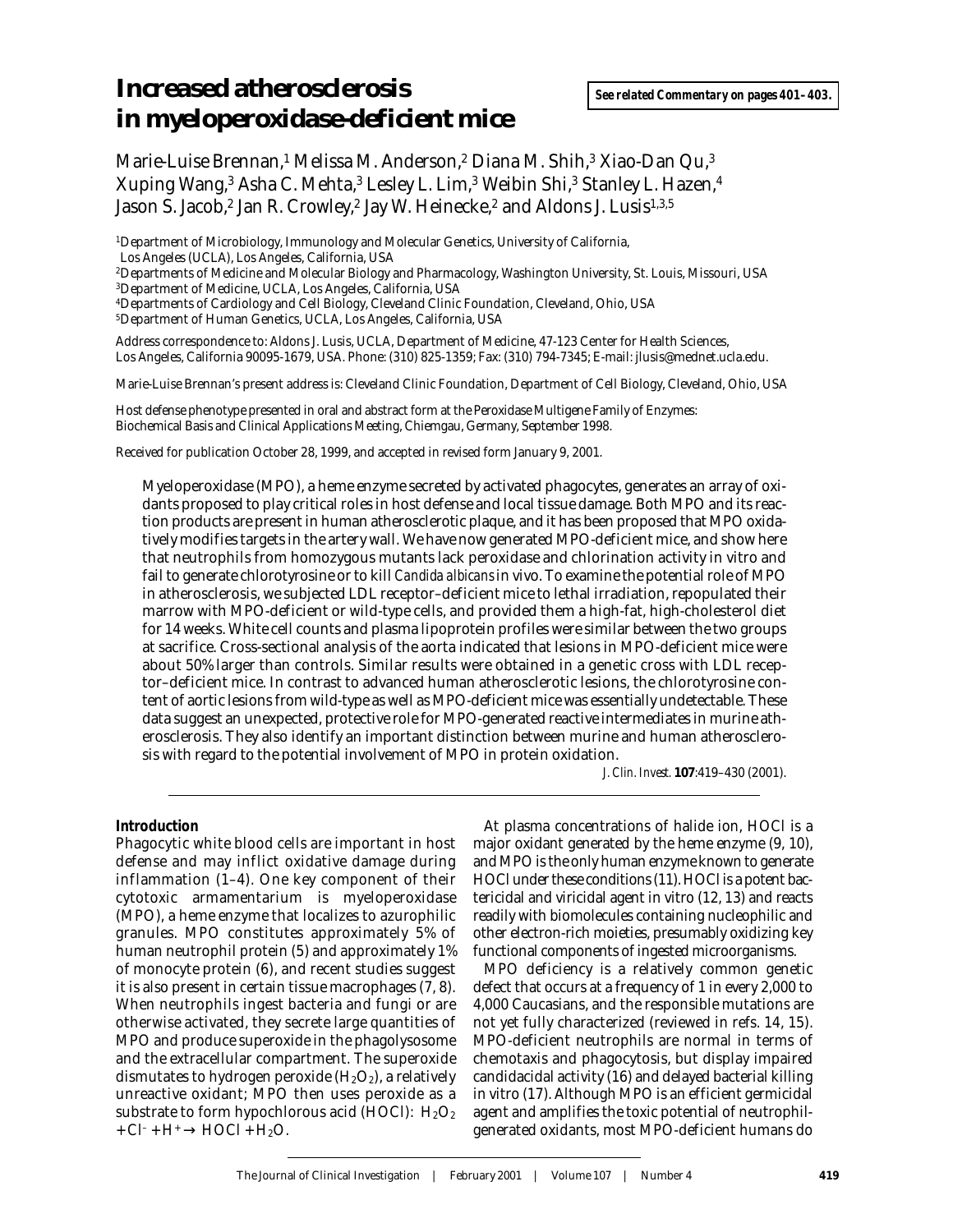not exhibit recurrent bacterial or fungal infections (14). Cases of overwhelming *Candida* sepsis have been reported, but the majority of those individuals also possessed immune-compromising conditions such as diabetes mellitus (14).

In addition to their role in host defense, reactive intermediates generated by MPO may damage host tissue at inflammatory foci (18–20). Oxidative products characteristic of MPO have been observed in diseased tissue (21–24), and genetic association studies have suggested its involvement in various pathophysiological processes (8, 25–28). There are several pathways through which MPO could damage biological targets, and all require  $H_2O_2$  and a low-molecularweight intermediate, such as chloride, tyrosine, or nitrite. One potential pathway is through generation of HOCl, which can modify both lipids and proteins (22, 29–36). Another pathway is via tyrosyl radical, which is generated from free plasma L-tyrosine (37) and is capable of initiating lipid peroxidation (38) and cross-linking tyrosine residues on proteins (39). A third pathway is through oxidation of nitrite, a decomposition product of nitric oxide, to generate nitrating and possibly chlorinating intermediates (40–43) and to initiate lipid oxidation (43, 44).

Atherosclerosis, the major cause of heart disease and stroke, is a chronic inflammatory disease in which monocytes play a key role and in which lipid and protein oxidation appear to be involved (reviewed in refs. 45–47). Oxidative modification to LDL is thought to contribute to the accumulation of cholesterol-loaded macrophages, termed "foam cells", that are a hallmark of the disease (45–47). Catalytically active MPO is present in human atherosclerotic tissue, where it colocalizes with foam cells (7). Moreover, elevated levels of chlorinated, tyrosylated, and nitrated proteins that may result from MPO-mediated reactions have been detected in atherosclerotic tissue (22, 48–50). Specific massspectrometric assays have detected 30-fold increased levels of chlorotyrosine (22), 100-fold increased levels of dityrosine (48), and 90-fold increased levels of nitrotyrosine (50) in LDL from atherosclerotic lesions as compared with circulating LDL. Exposure of LDL to bolus addition of reagent HOCl (51) or the MPO- $H<sub>2</sub>O<sub>2</sub>$ -nitrite system of monocytes (43) converts the lipoprotein into a high-uptake form, the former through phagocytosis of aggregated oxidized lipoprotein (43, 52), the latter by recognition by the macrophage scavenger receptor CD36 (53). These results provide evidence that reactive intermediates formed by MPO serve as a pathway for oxidizing lipids and proteins in vivo and may be critical in rendering LDL atherogenic.

We now report studies with MPO-deficient mice, created by gene targeting, to examine the role of MPO in the generation of reactive oxidants, its role in host defense, and its involvement in atherosclerosis. During the preparation of this manuscript, Aratani et al. (54) reported studies with MPO-deficient mice that addressed issues relating to host defense. Our model showed similar inability to kill fungi, but also revealed that MPO serves an unexpected, protective function in atherosclerosis in a hypercholesterolemic murine model.

## **Methods**

*Genomic cloning and construction of the targeting vector*. A 5.8-kb *MPO* gene fragment was amplified from mouse 129/SvJ DNA using Long and Accurate PCR (Takara Shuzo Co., Shiga, Japan). Primers were designed to anneal starting at position 228 in the 5′ untranslated region and at position 5993 in intron 8 of the BALB/c sequence (55). The resulting PCR product was isolated and cloned into a pGEM-T-Vector (Promega Corp., Madison, Wisconsin, USA) using standard procedures. Clone identity was verified by sequencing and by Southern blot hybridization using a human MPO cDNA (56) kindly provided by H. P. Koeffler and C. Miller (UCLA) as a probe. The pNTK plasmid, containing a PGK-neomycin resistance (PGK-Neo) expression cassette and a HSV-thymidine kinase (HSV-TK) expression cassette, was selected as a parental plasmid for targeting vector construction. Restriction analysis of the genomic *MPO* clone indicated a unique *Bss*HII restriction enzyme site in exon 7. Digestion at this site was performed in conjunction with either *Sac*II or *Not*I digestion to generate a 3.7-kb 5′ portion or a 2.1-kb 3′ portion of the *MPO* gene. *Cla*I linkers were added to the 5′ fragment, and *Bam*HI linkers were added to the 3′ portion. The 5′ fragment was cloned into the *Cla*I site of the pNTK plasmid upstream of PGK-Neo, while the 3′ fragment was inserted into a *Bam*HI site flanked by PGK-Neo and HSV-TK. The resulting *MPO* targeting vector was CsCl purified and linearized using *Sal*I.

*Gene targeting and generation of mutant mice*. RW4 embryonic stem cells (from strain 129/SvJ) were purchased from Genome Systems Inc. (St. Louis, Missouri, USA) and neomycin-resistant murine fibroblasts were kindly provided by K. M. Lyons (UCLA). Embryonic stem cells were cultured following manufacturer's instructions, and a total of eight separate electroporations were performed using 25 µg of DNA and 107 cells each time. Embryonic stem cells resistant to both ganciclovir (2 µM; Syntex, Palo Alto, California, USA) and G418 (200 µg/ml; Life Technologies Inc., Rockville, Maryland, USA) were expanded. DNA was isolated, digested with *Bgl*II, and screened using Southern blot hybridization with an intron 8 probe. Cells targeted in the *MPO* locus were injected into blastocysts, implanted into pseudopregnant Swiss Webster mice, and chimeric animals were obtained. The chimeric mice were bred to strain C57BL/6J mice, and mice carrying the mutant *MPO* allele were crossed to C57BL/6J mice for two or more generations to reduce genetic variation. Host defense and protein oxidation experiments described in this paper used age- and sex-matched wildtype and mutant animals from intercrosses of heterozygous (*MPO+/–*) mice. Genetic composition of mice used for atherosclerosis studies is described below.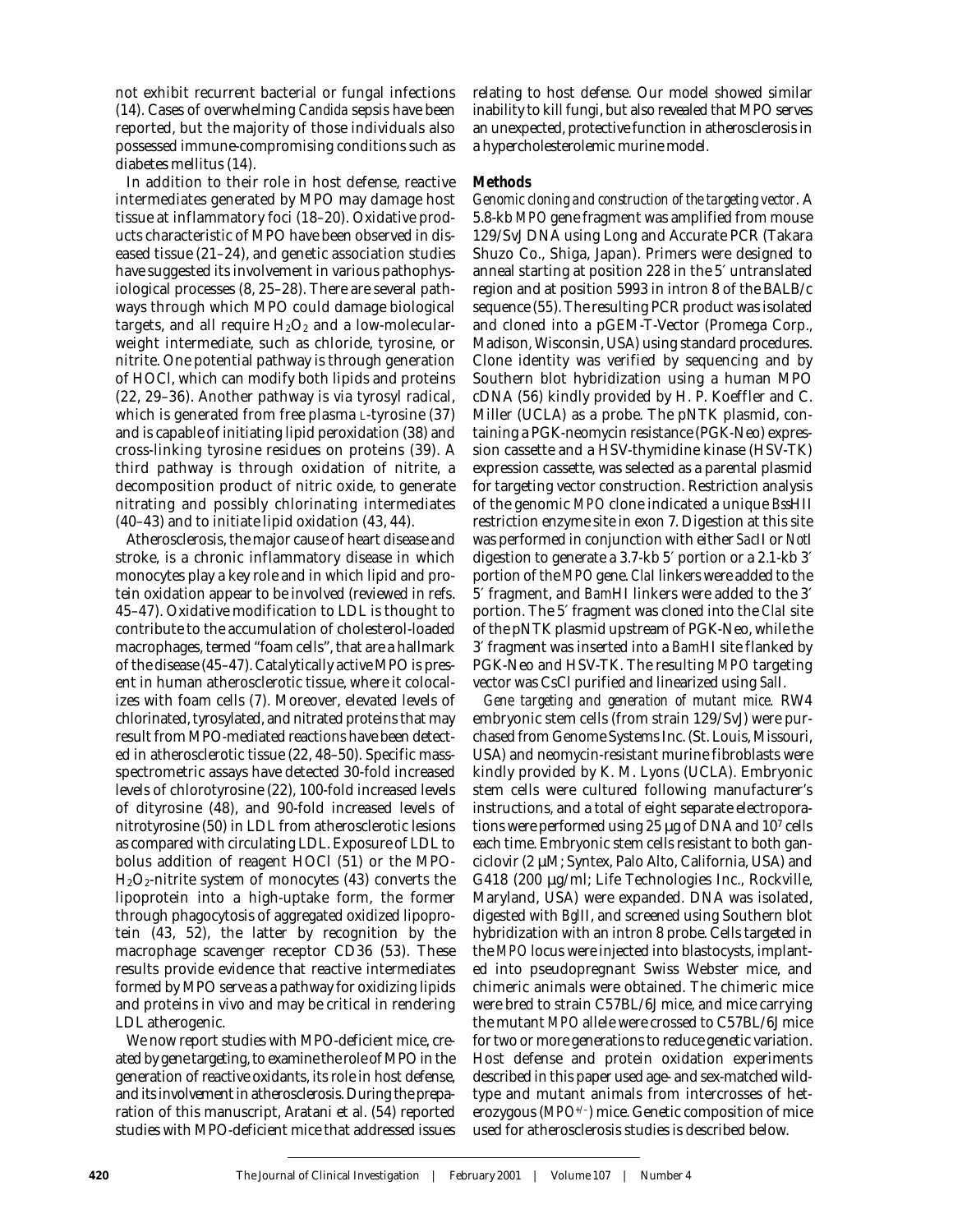*Northern and Western blot analyses and peroxidase-activity staining*. Bone marrow cells were flushed from mouse femurs and RNA isolated using Trizol reagent (Life Technologies Inc.). Samples were run on a 1% agarose formaldehyde gel, transferred to nylon membrane, and probed with a complete human cDNA probe (56). For Western blot analyses, aortae and bone marrow cells were solubilized with lysis buffer (10 mM Tris, pH 8.0, 1 mM EDTA, 2.5% SDS, 5% B-mercaptoethanol), and subjected to polyacrylamide gel electrophoresis under denaturing and reducing conditions. Protein was transferred to a PVDF membrane and immunostained with a rabbit polyclonal Ab raised against a 14–amino acid peptide representing the carboxy terminus of MPO (NTLPKLNLTSWKET). Peripheral blood smears and bone marrow samples were fixed with formaldehyde and stained using the Kaplow procedure (57) with benzidine dihydrochloride and 2  $\mu$ M H<sub>2</sub>O<sub>2</sub>.

*Oxidant generation by phagocytes*. Peritoneal exudate cells were elicited by injecting mice intraperitoneally with 1 ml of 4% thioglycollate broth. After 4 or 12 hours, cells were harvested by peritoneal lavage using ice-cold PBS. Cells were pelleted by centrifugation and resuspended at 1 or  $2 \times 10^6$  cells/ml in PBS supplemented with 0.9 mM CaCl<sub>2</sub>, 0.5 mM MgCl<sub>2</sub>, 7.5  $\mu$ M glucose, and 75 µM ferricytochrome c. Cells were stimulated at 37°C with 200 nM phorbol myristate acetate and maintained in suspension by intermittent agitation. Superoxide production was measured as the superoxide dismutase-inhibitable  $(60 \,\mu\text{g/ml})$  reduction of cytochrome c (monitored at A550) (58). Analysis was performed on C57BL/6J (*n* > 30/genotype) and LDL receptor–deficient (LDLR-deficient) (*n* = 6/genotype) mice. HOCl generation by activated cells was measured in PBS supplemented with 10 mM taurine. The resulting taurine chloramine was quantified by the oxidation of 5-thio-2-nitrobenzoic acid (59).

*Protein oxidation products*. Phagocytes were recruited into the peritoneal cavity by intraperitoneal injection with 1 ml of 4% thioglycollate broth. Twenty hours after recruitment, phagocytes were activated in situ by zymosan injection (250 mg/kg). Forty-four hours after thioglycollate injection, mice were lavaged with HBSS, and peritoneal exudate cells were pelleted by centrifugation. Cells were resuspended in PBS supplemented with 10 mM 3-aminotriazole (3-AT), 10 mM butylated hydroxytoluene (BHT), and 100 µM diethylenetriamine pentaacetic acid (DTPA), snap-frozen in liquid nitrogen, and stored at –80°C until analysis. Aortic tissues were collected from animals fed an atherogenic diet for 14 weeks. At sacrifice, animals were perfused with ice-cold PBS containing 3-AT, BHT, and DTPA, aortae were carefully dissected to remove adventitial fat, and samples were frozen in the same buffer at –80°C until analysis was performed. Cell pellets and mouse aortic tissue samples were thawed, homogenized, resuspended in water supplemented with 10 mM 3-AT and 100 µM DTPA, and delipidated three times (60). After the addition of 30 pmol of  $3-[13C_6]$ chlorotyrosine and 50 nmol  $[13C_6]$ tyrosine, delipidated proteins were dried under N<sub>2</sub>, resuspended in 0.5 ml of HBr (48%) containing 1% phenol, and heated at 110°C for 24 hours under argon atmosphere. After hydrolysis, 0.5 ml of 0.1% trifluoroacetic acid (TFA) was added, and the solution was applied to a solid-phase C18 extraction column (3 ml Supelclean LC-18 SPE; Supelco, Bellefonte, Pennsylvania, USA) equilibrated with 0.1% TFA. The column was washed with 2 ml of 0.1% TFA, eluted with 2 ml of 50% methanol in 0.1% TFA, and the recovered amino acids were dried under vacuum. *N*-Propyl ester, heptafluorobutyryl derivatives of amino acids, were prepared as described (60).

Derivatized amino acids were analyzed on a Varian 3400 gas chromatograph interfaced with a Finnigan SSQ 7000 mass spectrometer. Amino acids were quantified by isotope dilution using selected ion monitoring in the negative-ion electron-capture mode, with methane as reagent gas (60). The ions used for detecting analyte and internal standard were: tyrosine, *m/z* 417 and 423; 3-chlorotyrosine, *m/z* 629 and 635. Chromatographic separations were performed with a 12-m DB-1 column (0.2 mm i.d., 0.33 µm film thickness; P.J. Cobert and Associates, St. Louis, Missouri, USA) employing a linear temperature gradient (150°C for 3 minutes, then increasing to 270°C at 20°C/min.) with helium as the carrier gas. The injector, transfer line, and source temperatures were 250°C, 250°C, and 200°C, respectively.

*Candidal killing in vitro and in vivo*. Peritoneal exudate cells were elicited by injecting mice intraperitoneally with 2.5 ml of 3% thioglycollate broth. After 4 hours, cells were harvested by peritoneal lavage using ice-cold HBSS supplemented with 1 U/ml heparin. Cells were collected by centrifugation and resuspended in HBSS supplemented with 1 mM  $MgCl_2$ , 5 mM CaCl<sub>2</sub>, and 10 mM HEPES buffer (pH 7.4). *Candida albicans*strain 820 (61) was cultured overnight, washed by centrifugation in ice-cold water, and then opsonized at 37°C with human serum. Approximately 250 µl of  $5 \times 10^5$  neutrophils were mixed with equal volumes of FCS, HBSS, and  $5 \times 10^5$  opsonized *Candida*, and the mixture was incubated with constant rotation for 2 hours at 37°C. After addition of BSA (1% wt/vol), cells were pelleted on a slide by centrifugation, fixed with methanol, and stained with Giemsa. Neutrophil-ingested *Candida* were scored visually as germinated, ungerminated, or dead, based on staining characteristics (62). Briefly, germinated and ungerminated *Candida* stained blue, while dead *Candida* appeared white. Slides were assessed by two observers blinded to the source of the neutrophils.

*C. albicans*strain 820 was cultured on Sabouraud dextrose agar. Single colonies were isolated, grown overnight, and subcultured for 18 hours. Cells were collected by centrifugation, washed in ice-cold water, and resuspended in sterile normal saline. Inocula were prepared and injected into the peritoneal cavity of mice. Animal health was monitored daily. For histology, kidneys were excised, fixed in 10% neutral buffered forma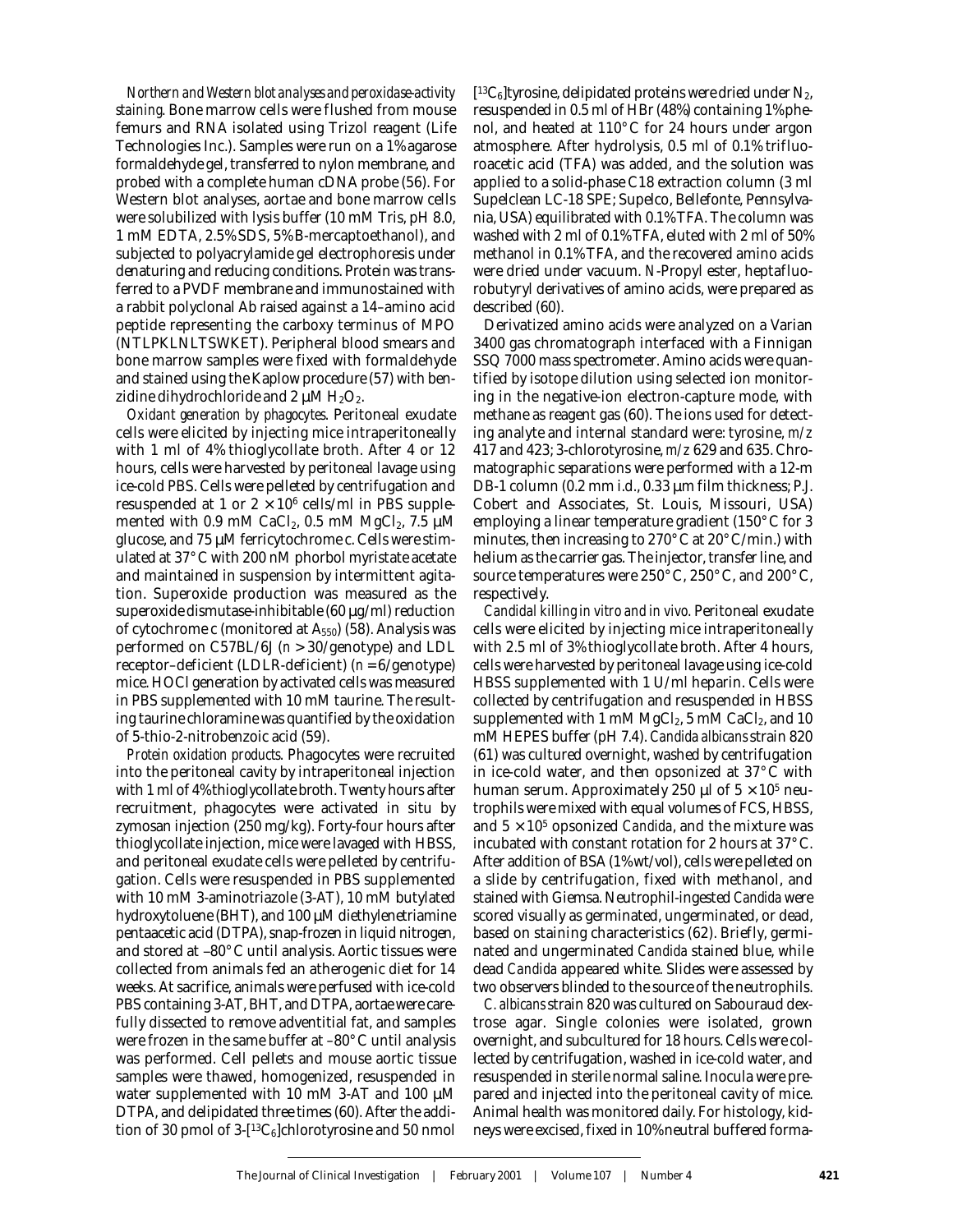lin, embedded in paraffin, sectioned, and stained with Gomori's methenamine silver (Sigma Chemical Co., St. Louis, Missouri, USA). For colony counts, kidneys were harvested, weighed, and homogenized in HBSS. Samples were diluted, plated on Sabouraud dextrose agar plates, and incubated at 37**°**C overnight.

*Bone marrow transplantation*. The *MPO* mutant allele was backcrossed onto the C57BL/6J background and resultant male heterozygous (*MPO+/–*) animals were screened for residual 129/SvJ loci at approximately 20 cM intervals spanning the mouse genome as described (63). This "marker-assisted selection protocol" strategy was used to select for male animals with the highest contribution of C57BL/6J loci, which are therefore more inbred (63). The donor mice for bone marrow harvesting were approximately 91% C57BL/6J, and the major histocompatibility haplotype (H-2b) is the same between C57BL/6J and 129/SvJ. Ten-week-old LDLRdeficient mice were irradiated with 11 Gy of total body radiation. Bone marrow was flushed from the femurs and tibias of donor mice and 107 bone marrow cells were injected into the tail vein of recipient LDLR-deficient mice to rescue the lethally irradiated animals (64). Animals were maintained in autoclaved cages with microisolator lids and autoclaved water in a specific pathogen-free facility screened quarterly for pneumonia virus of mice, mouse hepatitis virus, minute virus of mice, mouse Parvovirus, *Mycoplasma pulmonis*, Theiler's mouse encephalomyelitis virus, Sendai virus, lymphocytic choriomeningitis virus, epizootic diarrhea of infant mice, ectromelia virus, Reovirus, *Aspiculuris tetraptera*, and *Syphacia obvelata*.

*Atherosclerosis assessment*. Mice were fed a chow diet immediately following transplantation. Starting 5 weeks after transplantation, animals were fed a high-fat diet (16% fat, 1.25% cholesterol, 0% cholate; Harlan Teklad Laboratory, Winfield, Iowa, USA) for 14 weeks. At 5 and 19 weeks after transplantation, animals were fasted for 16 hours and bled via the retro-orbital sinus under Aerrane anesthesia. Determination of plasma triglyceride and cholesterol levels and analyses of plasma lipoproteins by high-resolution size-exclusion fast protein liquid chromatography (FPLC) were performed as previously described (65). At sacrifice, white cell counts were performed on white blood cell samples using a Hemavet Hematology analyzer (CDC Technologies Inc., Oxford, Connecticut, USA) that enumerates cells based on size and internal complexity. Bone marrow cells were flushed from mouse femurs, fixed onto microscope slides, and staining was performed using benzidine dihydrochloride as substrate for peroxidase reaction as described above. MPO deficiency was confirmed by positive peroxidase stain in eosinophils and negative peroxidase stain in neutrophils and monocytes in the same microscope field.

Animals were sacrificed and perfused through the left ventricle of the heart with PBS for 5 minutes followed by 4% paraformaldehyde/5% sucrose for 15 minutes (66). The adventitia was dissected from the aorta down to the iliac bifurcation. The heart and attached aorta were removed from the body and severed at the ascending aorta. The heart and proximal aorta were embedded in OCT compound, sectioned, stained with oil red O for neutral lipids, and lesions were then quantified using standard procedures (67). Aortic lesion area was quantified using serial cross-sections obtained every 50 µm, beginning at the termination of the aortic valve and spanning 400 µm of ascending aorta. For en face analysis of atherosclerotic lesion area, aortae were cut longitudinally and stained with Sudan IV (66). Tissue was pinned and photographed, and total surface area and lesion area in an approximately 10-mm-long section of ascending and thoracic aorta were quantified using a computerized image analysis program (Image Pro Plus; Media Cybernetics, Silver Spring, Maryland, USA). A similar total surface area was measured for each of the animals.

In addition to bone marrow transplantation studies, the *MPO* mutant allele was also backcrossed onto the C57BL/6J (75%, 91% C57BL/6J) and LDLR-deficient (96% C57BL/6J) backgrounds and heterozygous mating used to generate MPO-deficient and wild-type littermates. At 2 months of age, animals were placed on a high-fat, high-cholesterol diet with (C57BL/6J) or without (LDLR-deficient) cholate for 16 or 14 weeks, respectively. Hearts were isolated for lesion analysis. Proximal aorta containing grossly visible lipid accumulation and distal aorta lacking visible lipid accumulation were collected from LDLR-deficient animals for 3-chlorotyrosine determination. Aortae were also collected 2 weeks and 14 weeks after high-fat feeding, and Western blot analysis was performed as described above.

*Immunohistochemistry*. Analyses were performed on lesions from the aortic root as described previously (67). Sections were fixed in acetone and incubated with a rat polyclonal Ab to mouse monocyte/macrophage MOMA-2 (Accurate Chemical & Scientific Corp., Westbury, New York, USA), rabbit polyclonal Ab to smooth muscle cell tropomyosin (Sigma Chemical Co.), or rabbit polyclonal Ab to mouse MPO peptide (described above), followed by anti-rat or anti-rabbit secondary Ab's. Detection was performed with peroxidase chromogen kit (Vector Laboratories, Burlingame, California, USA).

*Statistical analyses*. Values represent the mean plus or minus SE. Differences between groups were evaluated by Student's *t* test.

## **Results**

*Targeted disruption of the mouse MPO gene prevents MPO expression*. The crystal structure of MPO reveals two identical subunits; in each half, proteolytic processing of a precursor polypeptide yields a heavy chain containing the catalytic heme group and a light-chain (68). The gene-targeting strategy used was to insert a neomycin resistance gene and premature stop codon at the end of the light chain (Figure 1a). This insertion was expected to inactivate MPO because the light chain is proximal to the heavy chain and because the targeted portion is involved in heme binding (68). Targeting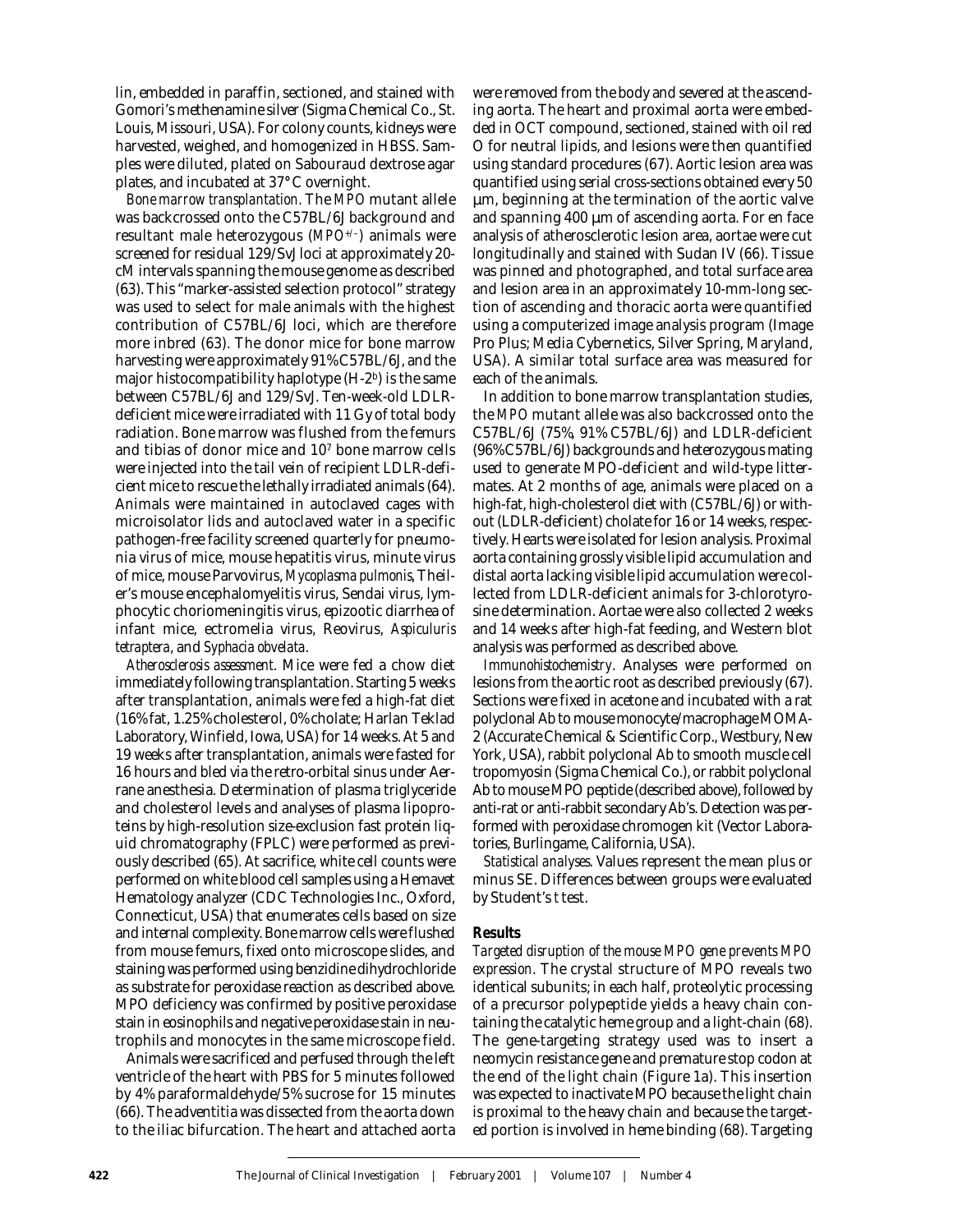was performed, and a total of 420 G418/ganciclovir double-resistant embryonic stem cell colonies were screened. Three candidate clones were identified, and one cell line produced chimeras that transmitted the MPO mutation (Figure 1b). MPO was not detected by Northern blot (Figure 1c) or Western blot analysis (Figure 2e) of bone marrow from animals homozygous for the inserted mutation. The mice grew normally, were apparently healthy, and exhibited Mendelian transmission of the mutant allele. Their total white blood cell counts and differentials were similar to wild-type animals (wild-type:  $17 \pm 4 \times 10^3$  cells/µl,  $18 \pm 9\%$  neutrophils,  $5 \pm 1\%$  monocytes,  $3 \pm 1\%$  eosinophils,  $74 \pm 8\%$ lymphocytes; MPO-deficient:  $16 \pm 4 \times 10^3$  cells/ $\mu$ l,  $14 \pm$ 3% neutrophils,  $5 \pm 2$ % monocytes,  $3 \pm 1$ % eosinophils,  $78 \pm 3\%$  lymphocytes;  $n = 6$ ).

*MPO-deficient neutrophils do not produce hypochlorous acid*. MPO is characterized by peroxidase and chlorination activities, and both functions were assayed in mutant and control animals. Peripheral blood smears and bone marrow isolates were harvested, fixed on slides, and stained for in situ peroxidase activity. Neutrophils and monocytes from both peripheral blood and bone marrow of mutant animals failed to exhibit endogenous peroxidase activity (Figure 2, b and d). In contrast, eosinophils, which possess the functionally distinct gene product eosinophil peroxidase, demonstrated peroxidase staining (Figure 2d). The ability of leukocytes to generate hypochlorous acid was determined using thioglycollate-elicited cells isolated from the peritoneum of wild-type and mutant animals. Neutrophils predominated in the elicited cell populations in both MPO-deficient and wild-type mice (wild-type:  $67 \pm 4\%$ ) neutrophils,  $30 \pm 4\%$  mononuclear cells,  $0.5 \pm 0.3\%$ 

#### **Figure 1**

Targeted disruption of the mouse *MPO* gene. (**a**) The targeting vector, wild-type *MPO* locus (including exons 1–9), and targeted *MPO* gene are shown. Exon 7 was disrupted by insertion of positive-selection marker PGK-Neo (Neo) at a *Bss*HII (S) site. HSV-thymidine kinase (TK) served for negative selection. *Bgl*II (B) digestion sites, lengths of diagnostic *Bgl*II fragments, and external probe (checkered box) used for Southern blot analysis are indicated. (**b**) DNA isolated from progeny of chimeric founder male mated with C57BL/6J female was subjected to *Bgl*II digestion and Southern blot analysis. Lanes 1 and 2 contained the wild-type controls 129/SvJ DNA (lane 1) and C57BL/6J DNA (lane 2). Note the difference in band size between the two strains, indicative of a restriction fragment length variant. Strain 129/SvJ has *Bgl*II restriction enzyme sites at nucleotides 189 and 8075, yielding a 7.9-kb product, whereas C57BL/6J is lacking one of these sites, and the fragment generated represents digestion at a more distal *Bgl*II site. Restriction variants, such as this one, are due to naturally occurring nucleic acid sequence differences between inbred strains. Lanes 3 and 4 are from progeny. The larger band in both lanes is inherited from the C57BL/6J mother, and the lower band, inherited from the chimeric father, is either wild-type (lane 3) or targeted (lane 4). (**c**) RNA samples isolated from bone marrow from wild-type (lanes 1 and 2) and mutant (lanes 3 and 4) mice were subjected to Northern blot analysis with a human cDNA probe.

eosinophils; MPO-deficient:  $72 \pm 4\%$  neutrophils,  $25 \pm$ 3% mononuclear cells,  $0.8 \pm 0.2$ % eosinophils;  $n = 6$ ). Cells were activated with phorbol myristate acetate, and HOCl production was measured by monitoring formation of *N*-mono-chlorotaurine. After a 1.5-hour incubation at 37°C, wild-type cells  $(2 \times 10^6$ /ml) generated  $7.0 \pm 2.7 \mu M$  HOCl (Figure 3a). HOCl production by MPO-deficient cells, in contrast, was undetectable.

In parallel studies, the rate of superoxide production by thioglycollate-elicited peritoneal exudate cells was measured. Isolated cells were stimulated with phorbol myristate acetate and the reduction of ferricytochrome c monitored in the presence or absence of superoxide dismutase. The kinetics and cumulative level of superoxide production by wild-type and mutant cells were similar for both genotypes on the C57BL/6J (data not shown) and LDLR-deficient backgrounds (Figure 3b).

*Activated phagocytes from MPO-deficient mice fail to chlorinate proteins in vivo*. To determine whether HOCl produced by MPO chlorinates proteins in vivo, isotope dilution gas chromatography/mass spectrometry (GC/MS) was used to quantify total protein-bound 3 chlorotyrosine of resident peritoneal cells, thioglycollate-elicited peritoneal exudate cells, and thioglycollateelicited peritoneal exudate cells activated in situ with zymosan. The latter is a component of the yeast cell wall that is rapidly phagocytosed by neutrophils in vitro (3). Neutrophils predominated in this population of cells, and the relative amounts of neutrophils and monocyte/macrophages did not differ significantly between the two types of mice.

Resident and thioglycollate-elicited cells from wildtype and MPO-deficient animals exhibited low levels of 3-chlorotyrosine (Figure 4). However, when zymosan

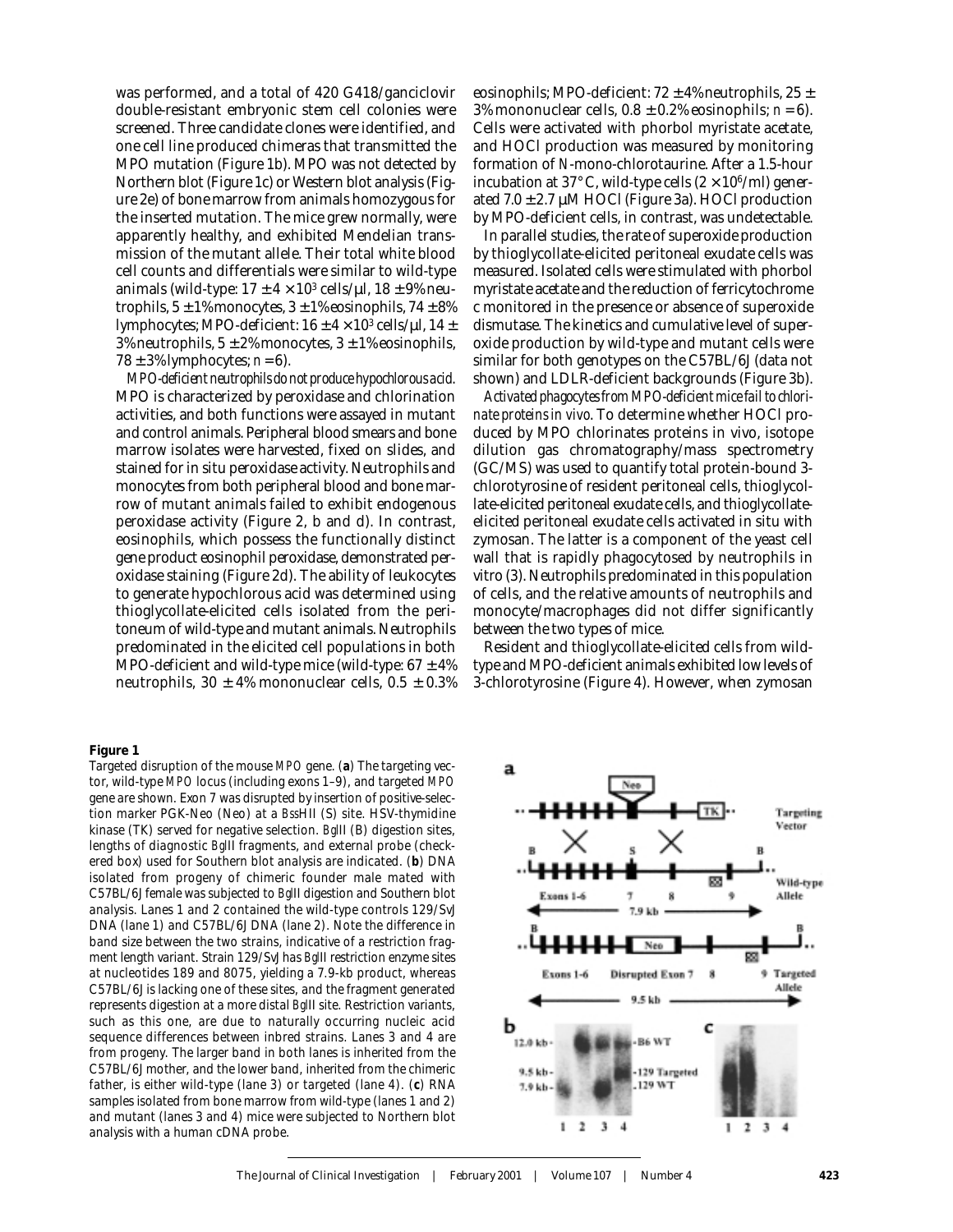was injected into the peritoneum of wild-type animals exposed to thioglycollate for 20 hours, 3-chlorotyrosine levels increased markedly in the recruited cells (Figure 4). Protein chlorination reached a plateau 2 hours after zymosan stimulation and remained elevated for 48 hours (data not shown). In marked contrast, 3-chlorotyrosine levels were not elevated in cells from mice that lacked MPO despite similar treatment (Figure 4).

*MPO deficiency impairs the ability to kill C. albicans*. To determine if neutrophils from MPO-deficient mice exhibit a defect in fungal killing similar to that observed in MPO-deficient humans, peritoneal exudate cells were isolated by lavage from thioglycollate-stimulated animals. Cells were then incubated for 2 hours at 37°C with serum-opsonized *C. albicans* (1:1; neutrophil/*Candida*) and microscopically assessed for the extent to which they had ingested and killed the fun-



### **Figure 2**

Functional ablation of the *MPO* gene. Peroxidase stains were performed on *MPO+/+* (**a**) and *MPO–/–* (**b**) peripheral blood samples and *MPO+/+* (**c**) and *MPO–/–* (**d**) bone marrow samples. Cell types were determined based on nuclear staining and size. Shown are peroxidase-positive eosinophil(s) (**a**, **c**, **d**), neutrophil(s) (**a**, **c**), and monocytes (**c**), and peroxidase-negative neutrophil(s) (**b**, **d**) and monocytes (**d**). Bone marrow cells from *MPO+/+* and *MPO–/–* mice were subjected to SDS-PAGE. Western blot analysis (**e**) was performed with a rabbit polyclonal Ab against the carboxy-terminal 14 amino acids of MPO. The peptide immunogen was used in indicated lanes to block immunoreactivity. MPO is synthesized as a preproenzyme and undergoes processing. The three major bands in the wild-type mice likely represent prepro-MPO, processed (but unclipped) heavy and light chains of MPO, and the heavy chain of MPO. Microsatellites of molecular-weight-size markers are indicated.

gus. Lack of cytoplasmic staining with Giemsa indicated *Candida* killing; germ tube formation inside neutrophils indicated that *Candida* had survived and germinated. Wild-type neutrophils killed 55% of the ingested *Candida*. In contrast, only 18% of *Candida* ingested by MPO-deficient neutrophils were dead (*P* = 0.001). Moreover, *Candida* was able to replicate inside MPO-deficient neutrophils: 30% of ingested *Candida* germinated in MPO-deficient neutrophils, whereas only 4% germinated inside phagocytic vesicles of neutrophils from the wild-type mice  $(P = 0.005)$ .

To test the in vivo relevance of this killing mechanism, we challenged wild-type and MPO-deficient animals with *C. albicans.* Inoculum of 108 *Candida* per animal resulted in 40% mortality in MPO-deficient mice by 20 days after intraperitoneal injection (Figure 5). In contrast, all wild-type animals were alive at day 65. At  $6 \times 10^8$  *Candida* per animal, all of the MPO-deficient mice were dead by day 7. Again, no deaths occurred in their normal littermates by day 65. Fungal infiltration of the kidney is a prominent pathological component of disseminated *Candida* infection in animals (reviewed in ref. 69). Kidneys of infected animals were examined for *Candida* by using immunohistochemistry and by culturing tissue samples. Both tests were positive in MPO-deficient mice, but negative in wild-type animals (data not shown).

*MPO-deficient mice develop larger atherosclerotic lesions*. To examine the possible involvement of MPO in atherogenesis, we used bone marrow transplantation to create combined MPO-deficient, LDLR-deficient mice. Bone marrow from MPO-deficient and wild-type animals was harvested and injected into irradiated LDLRdeficient animals. Ablation of LDLR-deficient bone marrow progenitors and reconstitution with MPOdeficient or wild-type donor bone marrow was confirmed in transplanted animals by staining peripheral blood cells and bone marrow for peroxidase activity (data not shown). After a 5-week period to allow engraftment, mice were fed a high-fat, high-cholesterol diet for 14 weeks. The white cell counts were normal and similar between the two groups at sacrifice (MPO wild-type/LDLR-deficient:  $16.7 \pm 1.9 \times 10^3$  cells/ $\mu$ l, *n* = 7; MPO-deficient/LDLR-deficient:  $17.1 \pm 2.5 \times 10^3$ cells/ $\mu$ l,  $n = 7$ ). Plasma lipoprotein analysis performed 5 weeks after transplantation revealed no differences between groups (Table 1). The two groups also had similar plasma lipoprotein levels after 14 weeks of highfat feeding (Table 1), and lipoprotein profiles were similar as determined by high-resolution size-exclusion FPLC (Figure 6). Animals gained weight at the same rate and were apparently healthy at sacrifice.

The extent of atherosclerosis was determined by measuring cross-sectional area of lesions in the proximal aorta and through en face analysis of the aortic surface. Cross-sectional analysis indicated that lesions in MPO-deficient mice were about 50% larger than controls (Figure 7). MPO wild-type/LDLR-deficient mice exhibited an average lesion area of  $24.5 \pm 1.6 \times 10^4$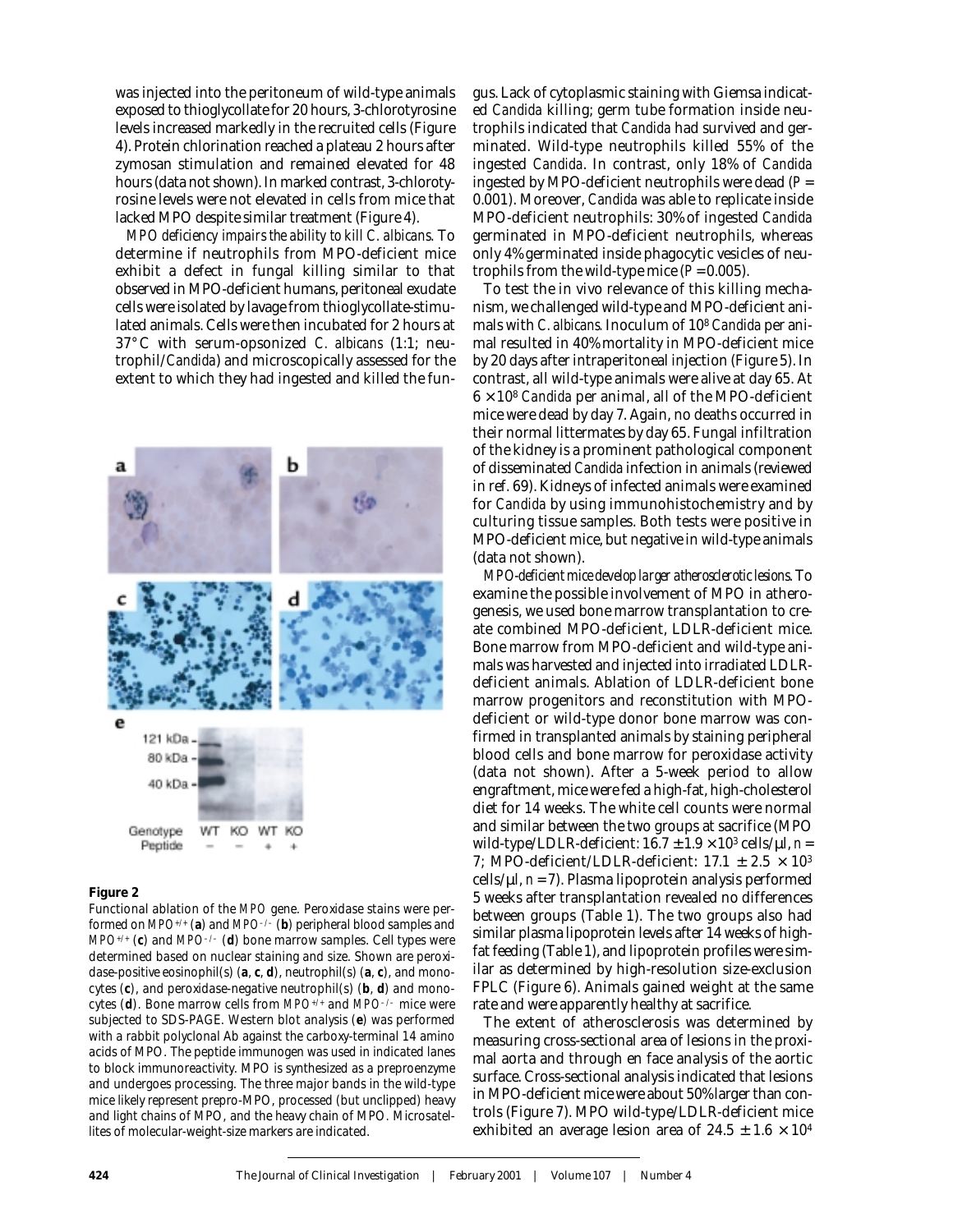Superoxide and hypochlorous acid production by peritoneal phagocytes in vitro. (**a**) Peritoneal exudate cells were isolated from thioglycollate-treated wild-type (filled circle) or MPO-deficient (open circle) animals (*n* = 4/genotype) and stimulated with phorbol ester, and HOCl production was measured as taurine chloramine formation. (**b**) Peritoneal exudate cells were isolated from thioglycollate-treated wild-type (filled circle) or MPO-deficient (open circle) LDLR-deficient animals (*n* = 6/genotype) and stimulated with phorbol ester, and superoxide  $(O_2^-)$  production was quantitated as the reduction of cytochrome *c*.

µm2/section, whereas MPO-deficient/LDLR-deficient mice exhibited an average lesion area of  $37.3 \pm 2.8 \times 10^4$  $\mu$ m<sup>2</sup>/section (*n* = 21 per group, *P* = 0.0003). En face analysis to examine the extent of lesion formation throughout the aorta was performed on a subset of the animals. Lesional surface area in MPO wildtype/LDLR-deficient mice was  $2.3 \pm 0.4\%$  of aortic surface area (*n* = 9) and in MPO-deficient/LDLR-deficient animals was  $3.5 \pm 0.5\%$  of aortic surface area ( $n = 11$ ). Although the results did not reach statistical significance  $(P = 0.07)$ , they were consistent with the cross-sectional analysis with about a 50% increase in lesion area in the MPO-deficient mice. Lesion analyses were also performed as the mice were being backcrossed onto the C57BL/6J background. At no point measured (75%, 91% C57BL/6J) was there a detrimental effect observed for MPO on fatty streak lesion formation. Mice were also backcrossed onto the LDLR-deficient background, fed a high-fat diet, and results (wild-type:  $46.1 \pm 2.1 \times$ 104 µm2/section, *n* = 13, vs. MPO-deficient: 54.4 ± 2.0 × 104 µm2/section, *n* = 12; *P* = .0099) consistent with the bone marrow transplantation data were observed.

Complex lesions with fibrous caps were visible in both MPO wild-type and MPO-deficient mice (Figure 8, a and b). Calcification was observed in both genotypes. To determine if MPO deficiency affected the cellular composition of the lesions, staining with Ab's specific for monocytes (Figure 8, c and d) and smooth muscle cells (Figure 8, e and f) was performed. The MPO-deficient animals appeared to have increased monocyte number, consistent with larger lesion area.

*Mouse atherosclerotic lesions contain low levels of 3-chlorotyrosine*. We next examined the lesions for the presence of MPO and evidence of its catalytic activity. Before our laboratory initiated the generation of MPO-deficient mice, we examined and detected MPO immunostaining in the shoulder region of advanced atherosclerotic lesions in mice (Figure 8g), similar to that which is reported in human lesions (7). However, immunostaining in the knockout mice revealed a similar staining pattern (Figure 8h). The Ab's used did not show any reactivity in Western blot analysis of bone marrow or peripheral blood lysates derived from MPO-deficient mice, but do so in those from the wild-type mice (Figure 2e). Several additional Ab's against either human or



mouse MPO were evaluated. All but one showed crossreactivity in aortic tissue from MPO-deficient mice. Subsequent RT-PCR and Western blot analyses of early and advanced atherosclerotic lesion tissue from both wild-type and MPO-deficient mice failed to reproducibly demonstrate the presence of MPO in murine atherosclerotic tissue. To assay for evidence of MPO activity in aortic tissue, chlorotyrosine content was measured in aortic arch containing and abdominal aorta lacking visible lipid accumulation. In contrast to results observed with the acute inflammation model (Figure 4), chlorotyrosine levels in aortic lesion tissue were barely detectable and did not differ between MPOdeficient and wild-type animals (Table 2). The trace levels of chlorotyrosine observed in aortic lesions were not significantly higher than those seen in normal aortic tissue from the same animal (Table 2).

**Table 1**

Plasma lipids in MPO-deficient/LDLR-deficient and MPO wildtype/LDLR-deficient animals

|                            | Total cholesterol HDL cholesterol<br>(mq/dl) | (mq/dl)                        | Triglycerides<br>(mq/dl)           |
|----------------------------|----------------------------------------------|--------------------------------|------------------------------------|
| Chow diet                  |                                              |                                |                                    |
| $MPO^{+/+}$<br>$MPO^{-/-}$ | $327.7 + 6.8$<br>$333.0 + 6.1$               | $105.2 + 2.9$<br>$105.4 + 2.1$ | $220.5 + 22.0$<br>$228.3 + 30.6$   |
| Atherogenic diet           |                                              |                                |                                    |
| $MPO^{+/+}$                | $930.8 + 51.3$<br>$837.0 + 33.8$             | $97.9 + 3.7$<br>$94.1 + 3.1$   | $155.2 \pm 11.1$<br>$169.1 + 11.2$ |

LDLR-deficient animals were bone marrow transplanted with either MPO-deficient or MPO wild-type bone marrow and fed a chow diet for 5 weeks. Animals ( $n = 21$  per group) were fasted for 16 hours and bled, and plasma total cholesterol, HDL cholesterol, and triglycerides were determined as described in Methods. Mice were fed a diet consisting of 1.25% cholesterol for 14 weeks, at which time they were bled and plasma total cholesterol, HDL cholesterol, and triglycerides were determined.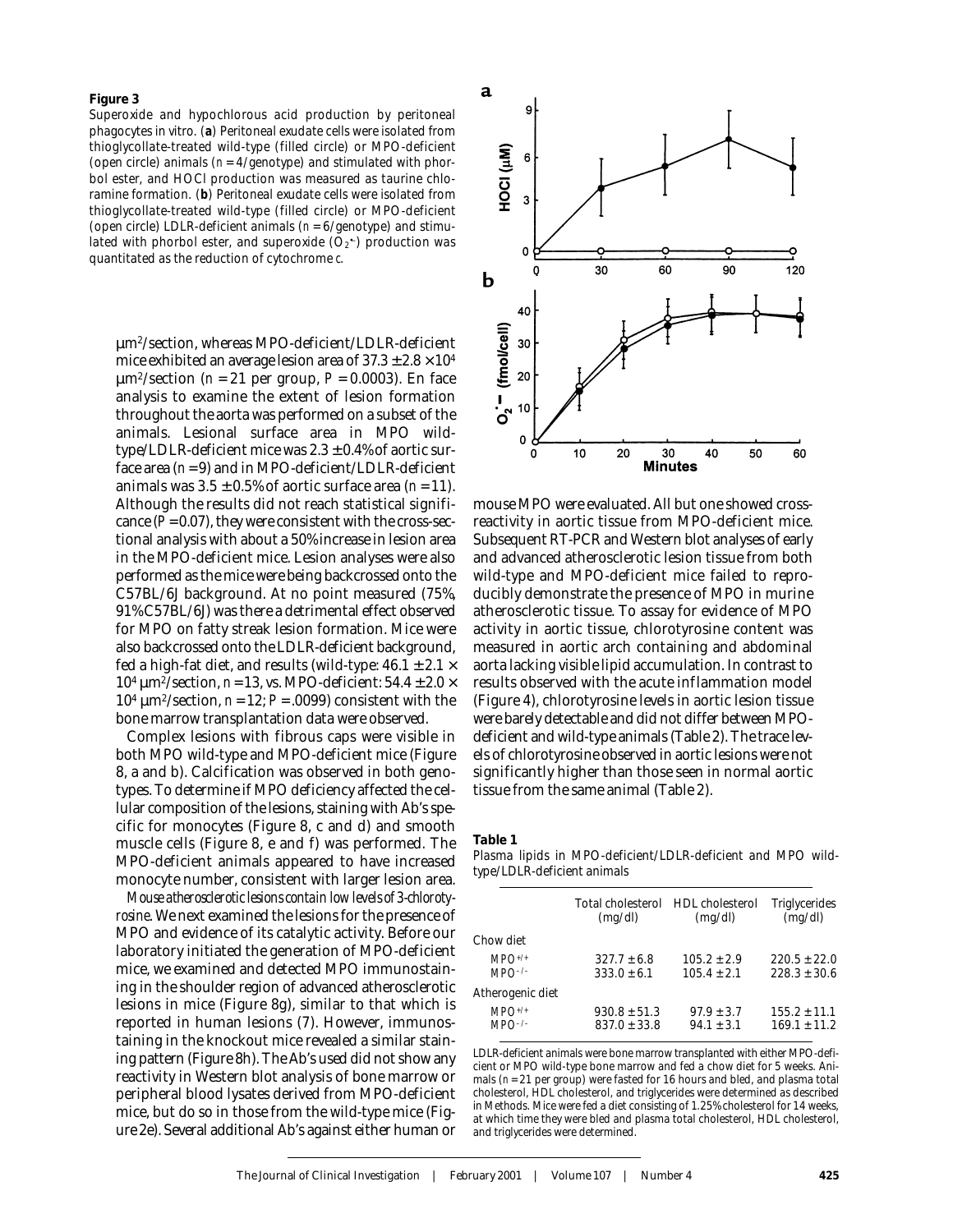

Isotope-dilution GC/MS analysis of 3-chlorotyrosine in phagocytes isolated from *MPO+/+* and *MPO–/–* mice. Resident peritoneal cells (resident phagocytes; *n* = 3), thioglycollate-elicited peritoneal exudate cells (quiescent phagocytes; *MPO+/+*, *n* = 8, and *MPO–/–*, *n* = 10), and thioglycollate-elicited, zymosan-stimulated peritoneal exudate cells (activated phagocytes;  $MPO^{+/+}$ ,  $n = 8$ , and  $MPO^{-/-}$ ,  $n = 6$ ) were isolated by lavage from wild-type (filled circle) and MPO-deficient (open circle) animals. After acid hydrolysis and derivatization, 3 chlorotyrosine levels of cellular proteins were determined by negative-ion electron capture GC/MS with selected ion monitoring. Results are normalized to tyrosine, the precursor amino acid.

## **Discussion**

We generated MPO-deficient mice to explore the possible role(s) of MPO in inflammation. MPO was not detected in bone marrow cells isolated from these animals, and peritoneal phagocytes failed to generate HOCl in vitro, indicating that the phagocytes of the mutant mice lack functional MPO. Like humans that are MPO deficient, the mice were apparently healthy, and their neutrophils exhibited impaired candidacidal activity. Infection with *C. albicans* resulted in 100% mortality in MPO-deficient mice and no mortality in wild-type littermates. To examine the possible role of MPO in inflammatory disease, we challenged the mice with hyperlipidemia, which resulted in advanced atherosclerosis. We also examined the role of MPO in protein modification that may serve as a marker of MPO involvement in tissue damage during inflammation. The results

| Table 2                                 |  |  |
|-----------------------------------------|--|--|
| 3-Chlorotyrosine levels in mouse aortae |  |  |

| Normal tissue              | (µmol/mol)             |
|----------------------------|------------------------|
| $MPO^{+/+}$<br>$MPO^{-/-}$ | $33 + 21$<br>$25 + 25$ |
| Lesioned tissue            |                        |
| $MPO^{+/+}$<br>$MPO^{-/-}$ | $53 + 23$<br>$68 + 24$ |
|                            |                        |

MPO-deficient or wild-type animals on the LDLR-deficient background were fed an atherogenic diet for 14 weeks. Animals were perfused with antioxidant buffer and grossly normal and lesioned aortae were isolated for 3-chlorotyrosine quantitation. Results are normalized to tyrosine, the precursor amino acid.

demonstrate the importance of MPO in protein chlorination in vivo and suggest that MPO can exert a protective effect in at least one inflammatory disease, atherosclerosis. They also question the presence of MPO in mouse atherosclerotic lesions and indicate that MPO-mediated oxidation of biological targets within atherosclerotic tissues (as assessed by chlorotyrosine determinations) is significantly less in the mouse model than in the human disease.

We tested the role of MPO in atherosclerosis using LDLR-deficient mice. These mice represent a mouse model of familial hypercholesterolemia, and when fed a high-fat, high-cholesterol diet they, like humans, develop large atherosclerotic lesions with foam cells and fibrous caps (70). Because MPO is expressed in bone marrow–derived cells, we were able to produce combined MPO-deficient/LDLR-deficient mice using bone marrow transplantation. Bone marrow transplants have been used previously in a variety of atherosclerosis studies in mice (61, 71, 72). We used as donors MPO-deficient mice in which the targeted MPO allele was placed on the background of strain C57BL/6J by a "marker-assisted selection protocol" (63). Potential problems resulting from genetic heterogeneity were further minimized by the fact that the host LDLR-deficient mice were on a C57BL/6J background.

Our results revealed a clear, approximately 50% increase in atherosclerotic lesions in the MPO-deficient mice as compared with the wild-type mice. The lesions were examined in large groups of mice (21 per group) due to the nongenetic variance in lesion development known to occur (73). Lesions were determined using both cross-sectional area in the proximal aorta as well as by en face examination of the entire aortic tree. Both methods yielded similar results although the cross-sectional method gave more significant findings due to reduced nongenetic variance and a larger sample size. We observed no evidence of rejection or graft-versus-host disease, and there were no differences in white cell counts or in circulating lipoprotein levels between the groups. Animals were maintained in a specific pathogen-free facility to limit chances of infection. Experimental artifacts are unlikely since the bone marrow transplantations were performed in two independent experiments and no differences were obtained between deficient mice and between wild-type mice transplanted on different days. Moreover, studies with MPO-deficient mice backcrossed onto the LDLR-deficient background and fed a high-fat diet for 14 weeks yielded consistent, statistically significant results.

Our results indicating a protective effect for MPO in lesion development are surprising because oxidation has been considered a promoting influence in atherosclerosis and other chronic diseases (45–47). This is based largely on the reasoning that oxidants react with and are directly damaging to the structural makeup of cells, surrounding matrices, and key functional pathways. The oxidation of biological targets could, how-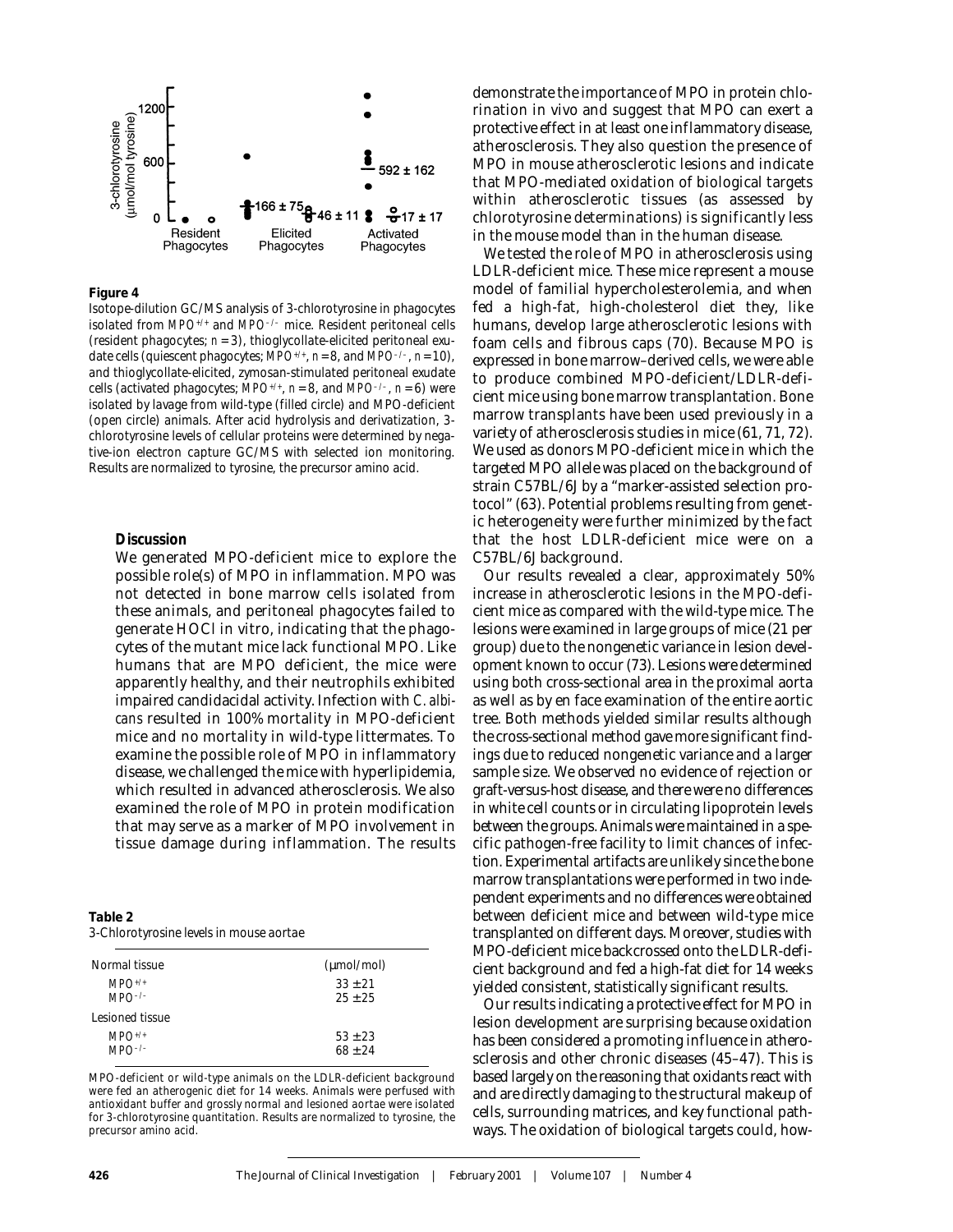Survival of *MPO+/+* and *MPO–/–* mice after intraperitoneal challenge with *Candida*. Each mouse was injected with 108 CFU of *C. albicans* (*MPO+/+*, *n* = 19; *MPO–/–*, *n* = 19) or 6 × 108 CFU of *C. albicans* ( $MPO^{+/+}$ ,  $n = 9$ ;  $MPO^{-/-}$ ,  $n = 9$ ). Survival was monitored for 65 days, and no mortality occurred after 20 days. Results are from two independent experiments.

ever, conceivably have many positive effects. There are experimental data linking MPO to the oxidative inactivation of proinflammatory molecules, including chemotactic proteins (74), activation of proteases that could affect leukocyte infiltration (75), alterations of lymphocyte functions (76), and effects on the production of inflammatory mediators (77, 44), cholesterol efflux (78), and lipoprotein turnover (79). MPO could also influence the proliferation and apoptosis of macrophages and smooth muscle cells through effects on production of oxidized lipids (44), or regulation of NO (80), or NO-derived oxidants (42–44). Alternatively, a protective action of MPO with regard to atherosclerosis development may be due to impaired capacity to kill some unknown pathogen(s) or to clear noxious stimuli that promote atherogenesis, such as oxidized LDL (43, 51, 53). MPO could arguably be acting at any of the three stages of atherosclerosis — initiation, progression, or complication — and might have both pro- and antiatherogenic effects.

Mouse-human species differences may be relevant in interpreting the role of phagocyte-inflicted injury using this model. MPO levels (per neutrophil) are fivefold to tenfold higher in the human than in the mouse (20, 81), and MPO regulation, including active promoters (82) and inducers, may differ significantly. In contrast to human atheroma that readily stain for MPO and show clear evidence of chlorotyrosine (474 µmol/mol; ref. 22), the chloroty-



rosine levels (53 µmol/mol) observed in the mouse are barely above the limit of detection. While it is not known if they are bona fide levels or background noise generated as artifact during sample handling, the trace levels observed argue that MPO is not catalytically active in the artery wall in the mouse model. Polyclonal Ab's against MPO showed MPO immunostaining in lesions from wild-type and deficient mice. It is highly unlikely that this staining represents bona fide MPO. Functional ablation of MPO in knockout animals has been confirmed by demonstrating loss of MPO RNA in marrow, loss of anti-MPO heavy-chain immunostaining in bone marrow cells and peripheral leukocytes, loss of in situ peroxidase-activity staining in these cell populations, and loss of HOCl-generating activity in the MPO-deficient leukocytes both in vitro (isolated leukocytes) and in vivo (peritonitis model). Moreover, MPO was not detectable by Western blotting in atherosclerotic tissue from LDLR-deficient and apolipoprotein E–deficient mice. The reason for the apparent crossreactivity in atheroma from bone marrow–transplanted animals is unclear. It may be that there exists a MPO heavy-chain homologue.

Oxidative and antioxidant pathways may also differ and/or be induced differently in the mouse versus the human. For example, our candidacidal activity assay showed that mouse neutrophils exhibited impaired, but not abolished, ability to kill *C. albicans*. This resid-

## **Figure 6**

FPLC fractionation and cholesterol determination of plasma from MPO wild-type/LDLR-deficient and MPO-deficient/LDLR-deficient animals. Mice were fed an atherogenic diet for 14 weeks. After a 16 hour fast, they were bled, equal amounts of plasma from eight animals in each group were pooled, and FPLC was performed. Total cholesterol was determined in fractions as described (65).

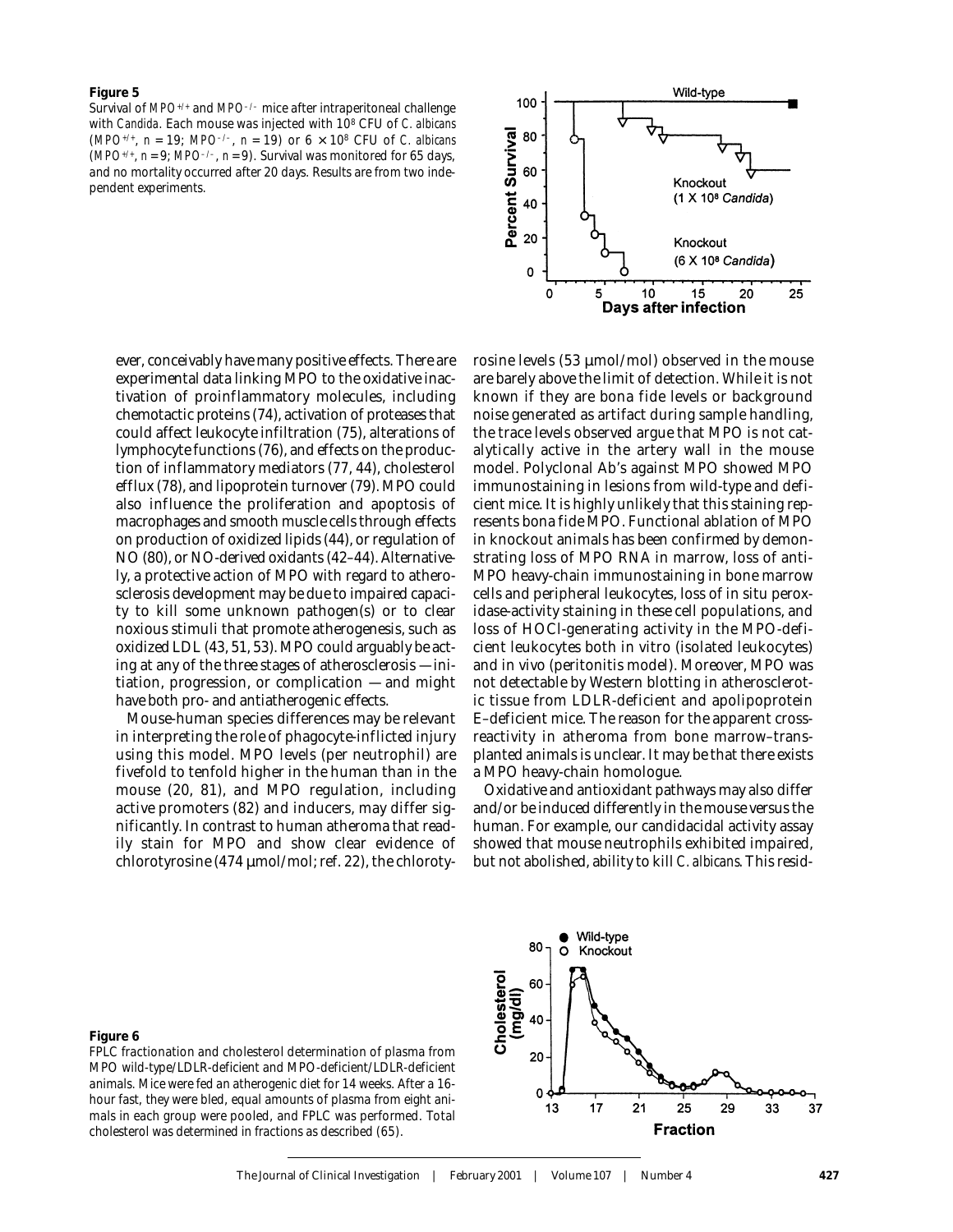Effect of MPO deficiency on atherosclerosis development in mice. LDLR-deficient mice that were also MPO wild-type or deficient were fed an atherogenic diet for 14 weeks, and atherosclerosis was assessed. The total lesion areas in sections from the proximal aorta of LDLR-deficient mice containing the wild-type or targeted MPO allele were determined using oil red O staining. Values for individual animals (*n* = 21 per group) are shown.

ual candidacidal activity contrasts with the complete absence exhibited by human MPO-deficient neutrophils (16). This could reflect differences in host defense mechanisms of an oxidative nature, such as the higher expression of nitric oxide that is seen in rodent neutrophils (83) or other compensatory host defense mechanisms. MPO can impact on production of reactive nitrogen species (40–44) and levels of nitric oxide (80), and nitric oxide can impact upon MPO activity (84), adding additional levels of complexity. Antioxidant defense system differences in the mouse versus the human may also contribute to differences observed in MPO activity in atherosclerotic tissue. Ascorbate, a potent inhibitor of MPO-catalyzed chlorination, is an essential vitamin in humans, but not in mice (85). Human MPO-deficient neutrophils have been reported to have a prolonged respiratory burst (86). We failed to observe a significant difference in either duration or initial rate using our animal model. The NADPH-oxidase system is the primary source of leukocyte-reduced oxygen species for MPO-dependent reactions. Ablation of this gene has been shown



recently to have no effect on murine atherosclerosis (87). Whether there is upregulation or use of alternative superoxide generating systems (88) is not known. The results of the present studies and those with NADPH-oxidase–null mice (87) invite a reappraisal of the role of oxidation in mouse models of atherosclerosis. They also caution against the assumption that murine models can be used to study a given mechanism without demonstration of its potential relevance to the human correlate.

The limited levels of MPO and HOCl oxidation products observed in mouse atheroma might superficially suggest that the murine model is of uncertain relevance for studies of MPO in atherosclerosis, a chronic inflammatory diseases. However, the increase in lesion progression implicates a previously unsuspected function that is likely acting systemically and is not mediated simply at the local arterial level. Further studies are warranted to identify the underlying mechanism(s). The murine models of acute inflammation and infection used demonstrated robust levels of oxidant production and phenotypes analogous

#### **Figure 8**

Atherosclerosis in MPO wild-type/LDLR-deficient and MPO-deficient/LDLR-deficient animals. Cross-sections through the aortic root were stained with oil red O to detect neutral lipid in wild-type (**a**) and MPO-deficient (**b**) animals. Extensive lesions are visible. Immunohistochemical stains for monocyte/macrophages in wild-type (**c**) and MPO-deficient (**d**) animals are shown with intense red staining. Smooth muscle cell staining in wild-type (**e**) and MPO-deficient (**f**) lesions is detected with dark brown staining and was similar between groups. Staining with Ab's against MPO in wild-type (**g**) or MPOdeficient (**h**) animals showed cross-reactivity.

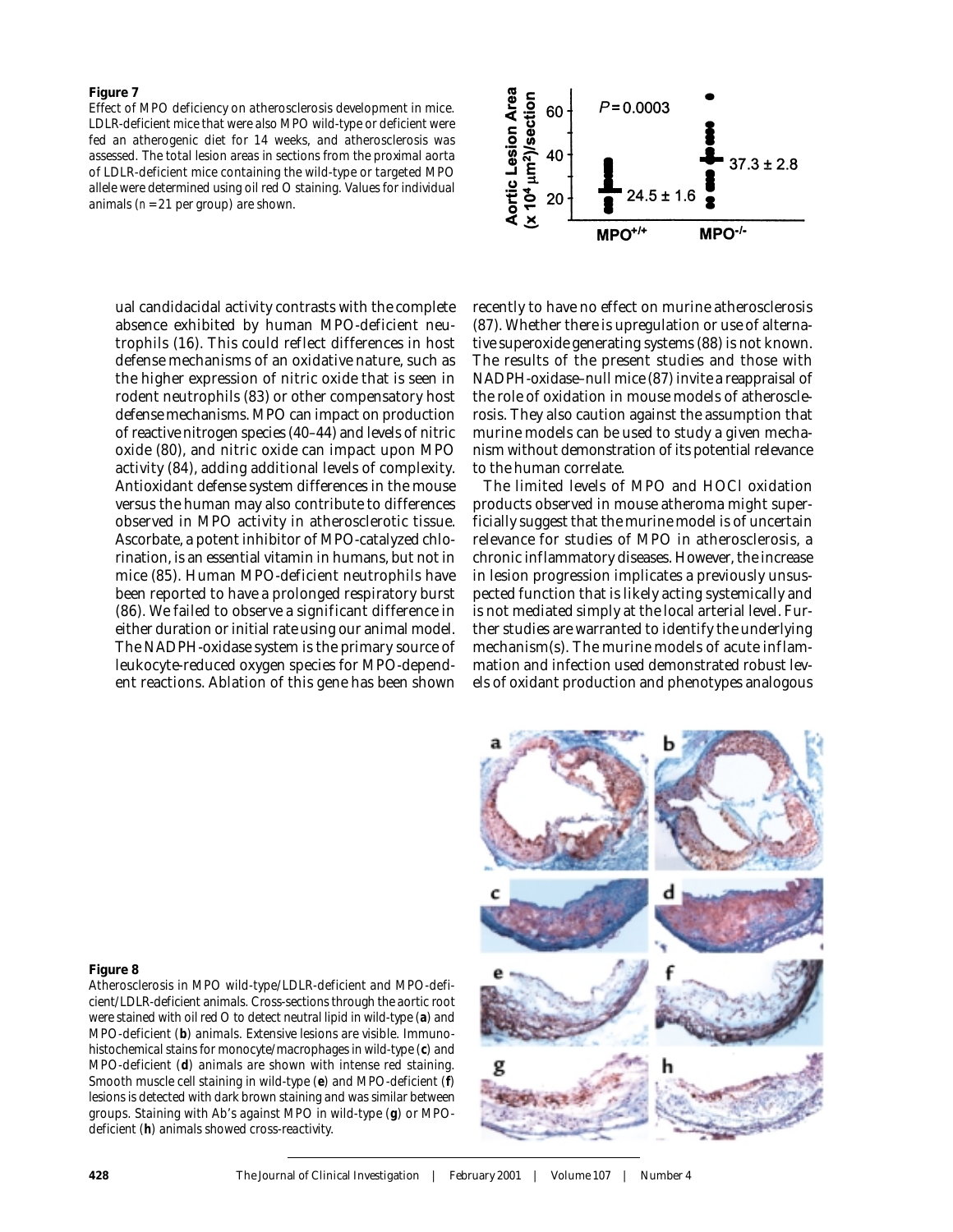to those observed in humans with MPO deficiency. The MPO-deficient animals developed should thus provide a powerful tool for exploring the role of MPO-generated oxidants in inflammation.

#### **Acknowledgments**

We thank H. Cheroutre and K. Williams (UCLA Transgenic Core Facility) for blastocyst injections, K.M. Lyons (UCLA) for advice on gene targeting, and L. Castellani and S. Charugundula (UCLA) for lipoprotein analyses. We are grateful to R.I. Lehrer (UCLA) for helpful discussions and guidance. We thank T. McMillan and R. LeBoeuf (University of Washington, Seattle, Washington, USA) and W. Nauseef (The University of Iowa, Iowa City, Iowa, USA) for providing Ab samples. We thank the Washington University Mass Spectrometry Resource for mass spectrometry analyses. Development and maintenance of MPO-deficient mice, host defense experiments, and atherosclerosis studies were funded by NIH grant HL30568 (A.J. Lusis). Chlorination analyses and Western blot analysis were funded by NIH grants AG-08487, AG-12293, AG-15013, DK-02456, and RR-00954 and by the Monsanto-Searle/Washington University Biomedical Program (J.W. Heinecke).

- 1. Agner, K. 1941. Verdoperoxidase: a ferment isolated from leukocytes. *Acta Physiol. Scand*. **2**:1–62.
- 2. Babior, B.M. 1978. Oxygen-dependent microbial killing by phagocytes. *N. Engl. J. Med*. **298**:659–666.
- 3. Klebanoff, S.J., and Clark, R.A. 1978. *The neutrophil: function and clinical disorders.* Elsevier/North Holland Biomedical Press. Amsterdam, The Netherlands. 1–810.
- 4. Weiss, S.J. 1989. Tissue destruction by neutrophils. *N. Engl. J. Med*. **320**:365–376.
- 5. Shultz, J., and Kaminker, K. 1962. Myeloperoxidase of the leucocyte of normal human blood. 1. Content and localization. *Arch. Biochem. Biophys*. **96**:465–467.
- 6. Bos, A., Wever, R., and Dirk, R. 1978. Characterization and quantification of the peroxidase in human monocytes. *Biochim. Biophys. Acta.* **525**:37–44.
- 7. Daugherty, A., Rateri, D.L., Dunn, J.L., and Heinecke, J.W. 1994. Myeloperoxidase, a catalyst for lipoprotein oxidation, is expressed in human atherosclerotic lesions. *J. Clin. Invest*. **94**:437–444.
- 8. Nagra, R.M., et al. 1997. Immunohistochemical and genetic evidence of myeloperoxidase involvement in multiple sclerosis. *J. Neuroimmun*. **78**:97–107.
- 9. Harrison, J.E., and Schultz, J. 1976. Studies on the chlorinating activity of myeloperoxidase. *J. Biol. Chem*. **251**:1371–1374.
- 10. Foote, C.S., Goyne, T.E., and Lehrer, R.I. 1981. Assessment of chlorination by human neutrophils. *Nature.* **301**:715–716.
- 11. Weiss, S.J., Test, S.T., Eckmann, C.M., Ross, D., and Regianai, S. 1986. Brominating oxidants generated by human eosinophils. *Science.* **234**:200–202.
- 12. Klebanoff, S.J. 1967. A peroxidase-mediated antimicrobial system in leukocytes. *J. Clin. Invest*. **46**:1078–1085.
- 13. Klebanoff, S.J. 1970. Myeloperoxidase: contribution to the microbicidal activity of intact leukocytes. *Science.* **167**:195–196.
- 14. Nauseef, W.M. 1988. Myeloperoxidase deficiency. *Hematol. Oncol. Clin. North Am*. **2**:135–158.
- 15. Petrides, P.E. 1998. Molecular genetics of peroxidase deficiency. *J. Mol. Med.* **76**:688–698.
- 16. Lehrer, R.I., and Cline, M.J. 1969. Leukocyte myeloperoxidase-deficiency and disseminated candidiasis: the role of myeloperoxidase in resistance to *Candida* infection. *J. Clin. Invest*. **48**:1478–1488.
- 17. Lehrer, R.I., Hanifin, J., and Cline, M.J. 1969. Defective bactericidal activity in myeloperoxidase-deficient human neutrophils. *Nature.* **223**:78–79.
- 18. Klebanoff, S.J. 1980. Oxygen metabolism and the toxic properties of phagocytes. *Ann. Intern. Med*. **93**:480–489.
- 19. Heinecke, J.W. 1997. Mechanisms of oxidative damage of low density

lipoprotein in human atherosclerosis. *Curr. Opin. Lipid*. **8**:268–274.

- 20. Podrez, E.A., Abu-Soud, H., and Hazen, S.L. 2000. Myeloperoxidasegenerated oxidants and atherosclerosis. *Free Radic. Biol. Med*. **28**:1717–1725.
- 21. Hazell, L.J., et al. 1996. Presence of hypochlorite-modified proteins in human atherosclerotic lesions. *J. Clin. Invest.* **97**:1535–1544.
- 22. Hazen, S.L., and Heinecke, J.W. 1997. 3-chlorotyrosine, a specific marker of myeloperoxidase-catalyzed oxidation, is markedly elevated in low density lipoprotein isolated from human atherosclerotic intima. *J. Clin. Invest*. **99**:1–7.
- 23. Malle, E., et al. 1997. Immunological evidence for hypochlorite-modified proteins in human kidney. *Am. J. Pathol*. **150**:603–614.
- 24. Lamb, N.J., Gutteridge, J.M., Baker, C., Evans, T.W., and Quinlan, G.J. 1999. Oxidative damage to proteins of bronchoalveolar lavage fluid in patients with acute respiratory distress syndrome: evidence for neutrophil-mediated hydroxylation, nitration, and chlorination. *Crit. Care Med*. **27**:1738–1744.
- 25. Reynolds, W.F., Chang, E., Douer, D., Ball, E.D., and Kanda, V. 1997. An allelic association implicates myeloperoxidase in the etiology of acute promyelocytic leukemia. *Blood.* **90**:2730–2737.
- 26. London, S.J., Lehman, T.A., and Taylor, J.A. 1998. Myeloperoxidase genetic polymorphism and lung cancer risk. *Cancer Res.* **57**:5001–5003.
- 27. Foster, C.B., et al. 1998. Host defense molecule polymorphisms influence the risk for immune-mediated complications in chronic granulomatous disease. *J. Clin. Invest*. **102**:2146–2155.
- 28. Reynolds, W.F., et al. 1999. Myeloperoxidase polymorphism is associated with gender specific risk for Alzheimer's disease. *Exp. Neurol*. **155**:32–42.
- 29. Albrich, J.M., McCarthy, C.A., and Hurst, J.K. 1981. Biological reactivity of hypochlorous acid: implications for microbicidal mechanisms of leukocyte myeloperoxidase. *Proc. Natl. Acad. Sci. USA.* **78**:210–214.
- 30. Thomas, E.L., Jefferson, M.M., and Grisham, M.B. 1982. Myeloperoxidase-catalyzed incorporation of amines into proteins: role of hypochlorous acid and dichloramines. *Biochemistry.* **21**:6299–6308.
- 31. Weiss, S.J., Klein, R., Slivka, A., and Wei, M. 1982. Chlorination of taurine by human neutrophils. Evidence of hypochlorous acid generation. *J. Clin. Invest*. **70**:598–607.
- 32. Winterbourn, C.C., VandenBerg, J.J.M., Roitman, E., and Kuypers, F.A. 1992. Chlorohydrin formation from unsaturated fatty acids reacted with hypochlorous acid. *Arch. Biochem. Biophys.* **296**:547–555.
- 33. Heinecke, J.W., Li, W., Mueller, D.M., Bohrer, A., and Turk, J. 1994. Cholesterol chlorohydrin synthesis by the myeloperoxidase-hydrogen peroxide-chloride system: potential markers for lipoproteins oxidatively damaged by phagocytes. *Biochemistry*. **33**:10127–10136.
- 34. Hazen, S.L., Hsu, F.F., Duffin, K., and Heinecke, J.W. 1996. Molecular chlorine generated by the myeloperoxidase-hydrogen peroxide-chloride system of phagocytes converts low density lipoprotein cholesterol into a family of chlorinated sterols. *J. Biol. Chem*. **271**:23080–23088.
- 35. Domigan, N.M., Charlton, T.S., Duncan, M.W., Winterbourn, C.C., and Kettle, A.J. 1995. Chlorination of tyrosyl radical in peptides by myeloperoxidase and human neutrophils. *J. Biol. Chem*. **270**:1652–1658.
- 36. Hazen, S.L., Hsu, F.F., Mueller, D.M., Crowley, J.R., and Heinecke, J.W. 1996. Human neutrophils employ chlorine gas as an oxidant during phagocytosis. *J. Clin. Invest*. **98**:1283–1289.
- 37. Heinecke, J.W., Li, W., Daehnke, H.L., and Goldstein, J.A. 1993. Dityrosine, a specific marker of oxidation, is synthesized by the myeloperoxidase-hydrogen peroxide system of human neutrophils and macrophages. *J. Biol. Chem*. **268**:4069–4076.
- 38. Savenkova, M.I., Mueller, D.M., and Heinecke, J.W. 1994. Tyrosyl radical generated by myeloperoxidase is a physiological catalyst for inititation of lipid peroxidation in low density lipoprotein. *J. Biol. Chem*. **269**:20394–20401.
- 39. Heinecke, J.W., Li, W., Francis, G.A., and Goldstein, J.A. 1993. Tyrosyl radical generated by myeloperoxidase catalyzes the oxidative crosslinking of proteins. *J. Clin. Invest***. 91**:2866–2872.
- 40. Van der Vliet, A., Eiserich, J.P., Halliwell, B., and Cross, C.E. 1997. Formation of reactive nitrogen species during peroxidase-catalyzed oxidation of nitrite. A potential additional mechanism of nitric oxidedependent toxicity. *J. Biol. Chem*. **272**:7617–7625.
- 41. Jiang, Q., and Hurst, J.K. 1997. Relative chlorinating, nitrating and oxidizing capabilities of neutrophil determined with phagocytosable probes. *J. Biol. Chem*. **272**:32767–32772.
- 42. Eiserich, J.P., et al. 1998. Formation of nitric oxide-derived inflammatory oxidants by myeloperoxidase in neutrophils. *Nature*. **391**:393–395.
- 43. Podrez, E.A., Schmitt, D., Hoff, H.F., and Hazen, S.L. 1999. Myeloperoxidase-generated reactive nitrogen species convert LDL into an atherogenic form in vitro. *J. Clin. Invest*. **103**:1547–1560.
- 44. Byun, J., Mueller, D.M., Fabjan, S., and Heinecke, J.W. 1999. Nitrogen dioxide radical generated by the myeloperoxidase-hydrogen peroxidenitrite system promotes lipid peroxidation of low density lipoprotein. *FEBS Lett.* **455**:243–246.
- 45. Berliner, J.A., et al. 1995. Atherosclerosis: basic mechanisms. Oxidation,